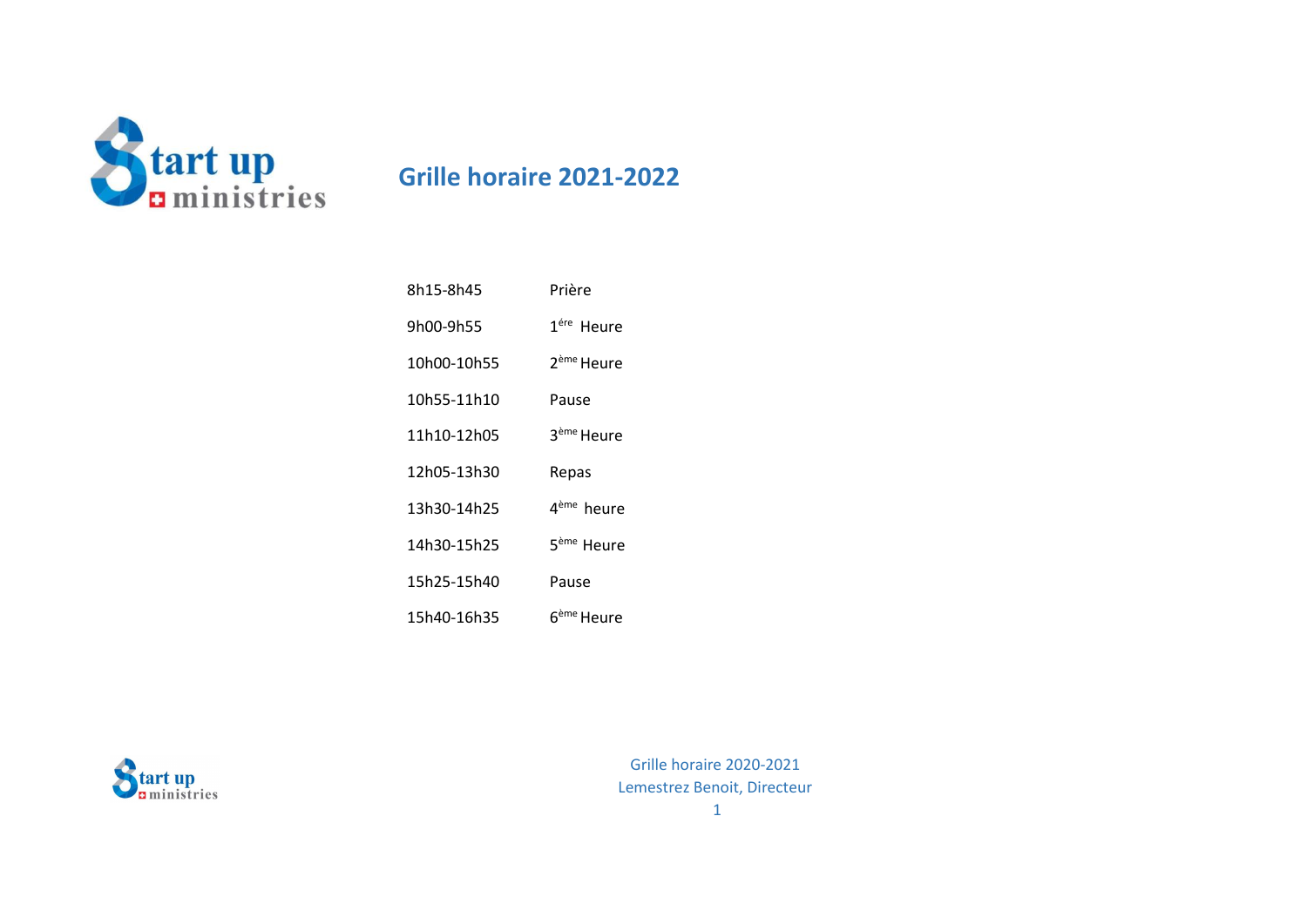|             |                         | <b>INITIATE</b>    |  | <b>EQUIP 2</b>                                      |                    |
|-------------|-------------------------|--------------------|--|-----------------------------------------------------|--------------------|
|             |                         |                    |  |                                                     |                    |
| <b>Date</b> | <b>COURS</b>            | <b>PROF</b>        |  | <b>COURS</b>                                        | <b>PROF</b>        |
| L 13.09.21  |                         |                    |  | Ouverture de l'année académique et culte de rentrée |                    |
| M 14.09.21  | 9h00-9h55 Init. Exé.    | <b>B.Lemestrez</b> |  | 9h00-9h55 Résister                                  | M.Hausmann         |
|             | 10h00-10h55 Init. Exé.  |                    |  | 10h00-10h55 Résister                                |                    |
|             | 11h10-12h05 Init. Exé.  |                    |  | 11h10-12h05 Résister                                |                    |
|             | 13h30-14h25 Hist. Eg. 1 | C.Reichel          |  | 13h30-14h25 TFE                                     | <b>B.Lemestrez</b> |
|             | 14h30-15h25 Hist. Eg. 1 |                    |  | 14h30-15h25 TFE                                     |                    |
|             | 15h40-16h35 Hist. Eg. 1 |                    |  | 15h40-16h35 TFE                                     |                    |
| L 20.09.21  |                         |                    |  | Lundi de jeûne fédéral                              |                    |
| M 21.09.21  | 9h00-9h55 Spirit 1      | W.Zanzen           |  | 9h00-9h55 Ecclésio                                  | A.Hérault          |
|             | 10h00-10h55 Spirit 1    |                    |  | 10h00-10h55 Ecclésio                                | (Distanciel)       |
|             | 11h10-12h05 Spirit 1    |                    |  | 11h10-12h05 Ecclésio                                |                    |
|             | 13h30-14h25 Hist. Eg. 1 | C.Reichel          |  | 13h30-14h25 Résister                                |                    |
|             | 14h30-15h25 Hist. Eg. 1 |                    |  | 14h30-15h25 Résister                                | M.Hausmann         |
|             | 15h40-16h35 Hist. Eg. 1 |                    |  | 15h40-16h35 Résister                                |                    |
| M 22.09.21  | 9h00-9h55 Spirit 1      | W.Zanzen           |  | 9h00-9h55                                           |                    |
|             | 10h00-10h55 Spirit 1    |                    |  | 10h00-10h55                                         |                    |
|             | 11h10-12h05 Spirit 1    |                    |  | 11h10-12h05                                         |                    |
|             | 13h30-14h25 Init. Exé.  | <b>B.Lemestrez</b> |  | 13h30-14h25                                         |                    |
|             | 14h30-15h25 Init. Exé   |                    |  | 14h30-15h25                                         |                    |
|             | 15h40-16h35             |                    |  | 15h40-16h35                                         |                    |
| L 27.09.21  | 9h00-9h55 Spirit 1      | W.Zanzen           |  | 9h00-9h55 Judaïsme                                  | C.Mendola          |
|             | 10h00-10h55 Spirit 1    |                    |  | 10h00-10h55 Judaïsme                                | (Présentiel)       |
|             | 11h10-12h05 Spirit 1    |                    |  | 11h10-12h05 Judaïsme                                |                    |
|             | 13h30-14h25 Inti. Exé.  | <b>B.Lemestrez</b> |  | 13h30-14h25 Judaïsme                                |                    |
|             | 14h30-15h25 Int. Exé.   |                    |  | 14h30-15h25 Judaïsme                                |                    |
|             | 15h40-16h35 Int. Exé.   |                    |  | 15h40-16h35 Judaïsme                                |                    |
| M 28.09.21  | 9h00-9h55 Spirirt 1     | W.Zanzen           |  | 9h00-9h55 Int. Com. Média                           | C.Willi            |



Grille horaire 2020-2021

Lemestrez Benoit, Directeur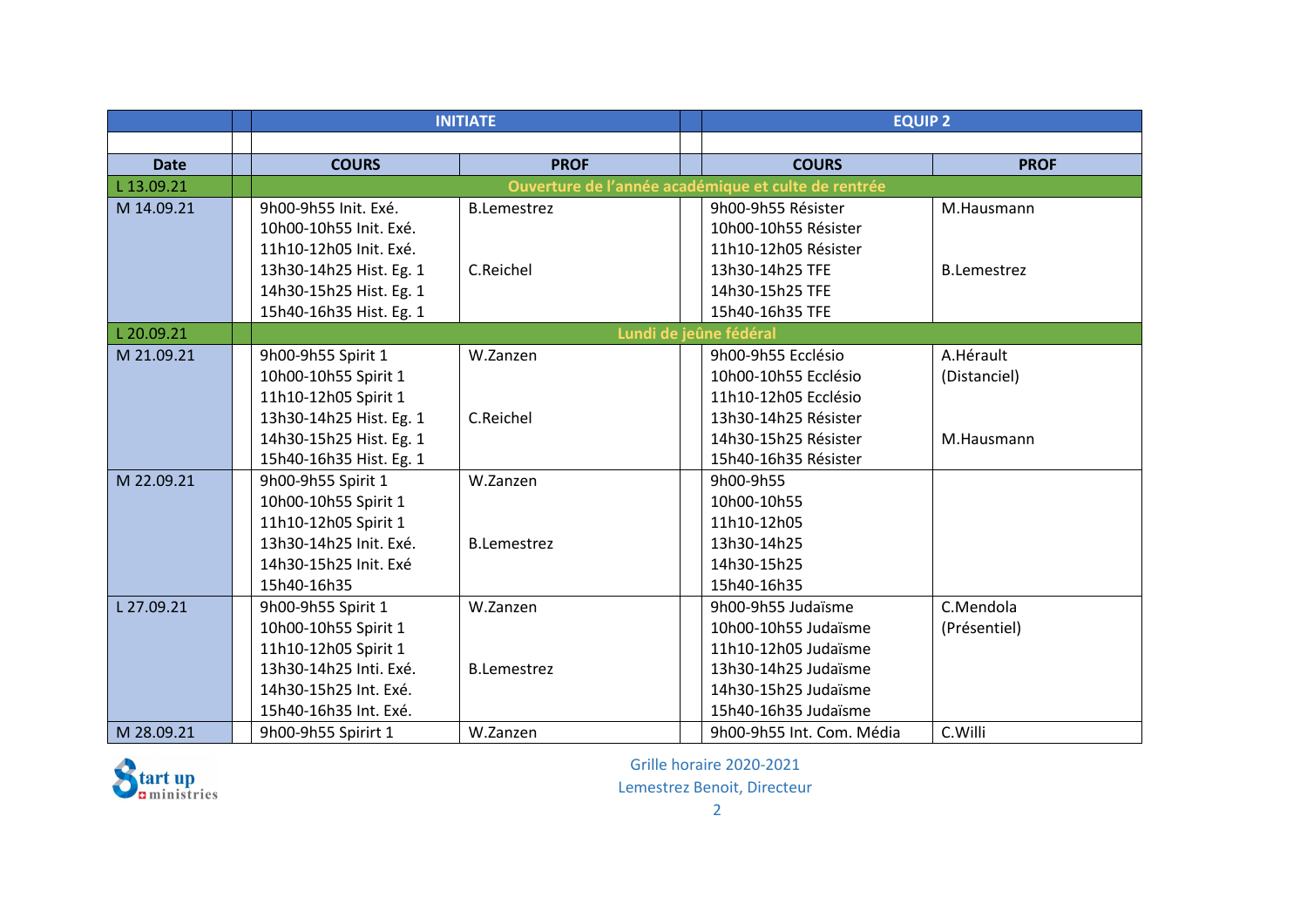|            | 10h00-10h55 Spirit 1    |                    | 10h00-10h55 Int. Com. Média |              |
|------------|-------------------------|--------------------|-----------------------------|--------------|
|            | 11h10-12h05 Spirit 1    |                    | 11h10-12h05 Int. Com. Média |              |
|            | 13h30-14h25 Intro. Sys  | Ch.Burgunder       | 13h30-14h25 Résister        | M.Hausmann   |
|            | 14h30-15h25 Intro. Sys  |                    | 14h30-15h25 Résister        |              |
|            | 15h40-16h35 Intro. Sys  |                    | 15h40-16h35 Résister        |              |
| L04.10.21  | 9h00-9h55 Intro. Soc.   | K.Roulin           | 9h00-9h55 Intro. Soc.       | K.Roulin     |
|            | 10h00-10h55 Intro. Soc. |                    | 10h00-10h55 Intro. Soc.     |              |
|            | 11h10-12h05 Intro. Soc. |                    | 11h10-12h05 Intro. Soc.     |              |
|            | 13h30-14h25 Intro. Soc. |                    | 13h30-14h25 Intro. Soc.     |              |
|            | 14h30-15h25 Intro. Soc. |                    | 14h30-15h25 Intro. Soc.     |              |
|            | 15h40-16h35 Intro. Soc. |                    | 15h40-16h35 Intro. Soc.     |              |
| M 05.10.21 | 9h00-9h55 Init. Exé.    | <b>B.Lemestrez</b> | 9h00-9h55 Résister          | M.Hausmann   |
|            | 10h00-10h55 Init. Exé.  |                    | 10h00-10h55 Résister        |              |
|            | 11h10-12h05 Init. Exé.  |                    | 11h10-12h05 Résister        |              |
|            | 13h30-14h25 Hist. Eg. 1 | C.Reichel          | 13h30-14h25 Int. Com. Média | C.Willi      |
|            | 14h30-15h25 Hist. Eg. 1 |                    | 14h30-15h25 Int. Com. Média |              |
|            | 15h40-16h35 Hist. Eg. 1 |                    | 15h40-16h35 Int. Com. Média |              |
| L 11.10.21 | 9h00-9h55 Spirit 1      | W.Zanzen           | 9h00-9h55 Judaïsme          | C.Mendola    |
|            | 10h00-10h55 Spirit 1    |                    | 10h00-10h55 Judaïsme        | (Distanciel) |
|            | 11h10-12h05 Spirit 1    |                    | 11h10-12h05 Judaïsme        |              |
|            | 13h30-14h25 Spirit 1    |                    | 13h30-14h25 Apo             | N.Jonah      |
|            | 14h30-15h25 Spirit 1    |                    | 14h30-15h25 Apo             |              |
|            | 15h40-16h35 Spirit 1    |                    | 15h40-16h35 Apo             |              |
| M 12.10.21 | 9h00-9h55 Spirit 1      | W.Zanzen           | 9h00-9h55 Int. Com. Média   | C.Willi      |
|            | 10h00-10h55 Spirit 1    |                    | 10h00-10h55 Int. Com. Média |              |
|            | 11h10-12h05 Spirit 1    |                    | 11h10-12h05 Int. Com. Média |              |
|            | 13h30-14h25 Spirit 1    |                    | 13h30-14h25 Judaïsme        | C.Mendola    |
|            | 14h30-15h25 Spirit 1    |                    | 14h30-15h25 Judaïsme        | (Distanciel) |
|            | 15h40-16h35 Spirit 1    |                    | 15h40-16h35 Judaïsme        |              |
| L 18.10.21 | 9h00-9h55               |                    | 9h00-9h55 Communication     | E.Maennlein  |



Grille horaire 2020-2021

Lemestrez Benoit, Directeur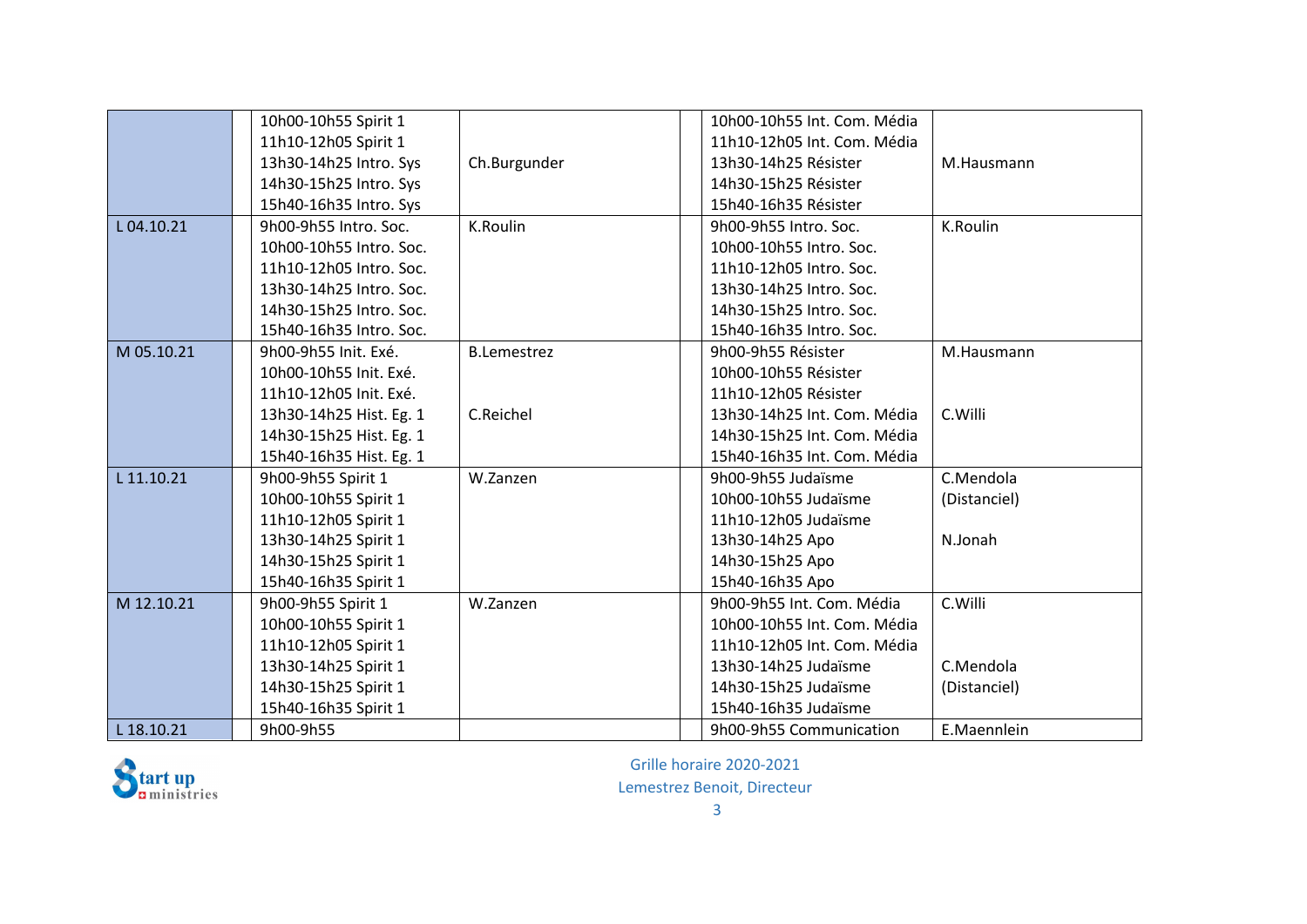|            | 10h00-10h55             |                    | 10h00-10h55 Communication |                    |
|------------|-------------------------|--------------------|---------------------------|--------------------|
|            | 11h10-12h05             |                    | 11h10-12h05 Communication |                    |
|            | 13h30-14h25 Intro. Sys  | Ch.Burgunder       | 13h30-14h25 Communication |                    |
|            | 14h30-15h25 Intro. Sys  |                    | 14h30-15h25 Communication |                    |
|            | 15h40-16h35 Intro. Sys  |                    | 15h40-16h35 Communication |                    |
| M 19.10.21 | 9h00-9h55 Hist. Eg. 1   | C.Reichel          | 9h00-9h55 Communication   | E. Maennlein       |
|            | 10h00-10h55 Hist. Eg. 1 |                    | 10h00-10h55 Communication |                    |
|            | 11h10-12h05             | Culte avec HET-PRO | 11h10-12h05 Communication |                    |
|            | 13h30-14h25 Intro. Sys  | C.Burgunder        | 13h30-14h25 Communication |                    |
|            | 14h30-15h25 Intro. Sys  |                    | 14h30-15h25 Communication |                    |
|            | 15h40-16h35 Intro. Sys  |                    | 15h40-16h35 Communication |                    |
| L 25.10.21 | 9h00-9h55 Hébreu        | <b>B.Lemestrez</b> | 9h00-9h55 Hébreu          | <b>B.Lemestrez</b> |
|            | 10h00-10h55 Hébreu      |                    | 10h00-10h55 Hébreu        |                    |
|            | 11h10-12h05 Hébreu      |                    | 11h10-12h05 Hébreu        |                    |
|            | 13h30-14h25 Méthodo     | <b>B.Lemestrez</b> | 13h30-14h25 Méthodo/TFE   | <b>B.Lemestrez</b> |
|            | 14h30-15h25 Méthodo     |                    | 14h30-15h25 Méthodo/TFE   |                    |
|            | 15h40-16h35 Méthodo     |                    | 15h40-16h35 Méthodo/TFE   |                    |
| M 26.10.21 | 9h00-9h55 Hébreu        | <b>B.Lemestrez</b> | 9h00-9h55 Hébreu          | <b>B.Lemestrez</b> |
|            | 10h00-10h55 Hébreu      |                    | 10h00-10h55 Hébreu        |                    |
|            | 11h10-12h05 Hébreu      |                    | 11h10-12h05 Hébreu        |                    |
|            | 13h30-14h25 Méthodo     | <b>B.Lemestrez</b> | 13h30-14h25 Méthodo/TFE   | <b>B.Lemestrez</b> |
|            | 14h30-15h25 Méthodo     |                    | 14h30-15h25 Méthodo/TFE   |                    |
|            | 15h40-16h35 Méthodo     |                    | 15h40-16h35 Méthodo/TFE   |                    |
| L01.11.21  | 9h00-9h55 Hébreu        | <b>B.Lemestrez</b> | 9h00-9h55 Hébreu          | <b>B.Lemestrez</b> |
|            | 10h00-10h55 Hébreu      |                    | 10h00-10h55 Hébreu        |                    |
|            | 11h10-12h05 Hébreu      |                    | 11h10-12h05 Hébreu        |                    |
|            | 13h30-14h25 Méthodo     | <b>B.Lemestrez</b> | 13h30-14h25 Méthodo/TFE   | <b>B.Lemestrez</b> |
|            | 14h30-15h25 Méthodo     |                    | 14h30-15h25 Méthodo/TFE   |                    |
|            | 15h40-16h35 Méthodo     |                    | 15h40-16h35 Méthodo/TFE   |                    |
| M 02.11.21 | 9h00-9h55               |                    | 9h00-9h55 Hébreu          | <b>B.Lemestrez</b> |

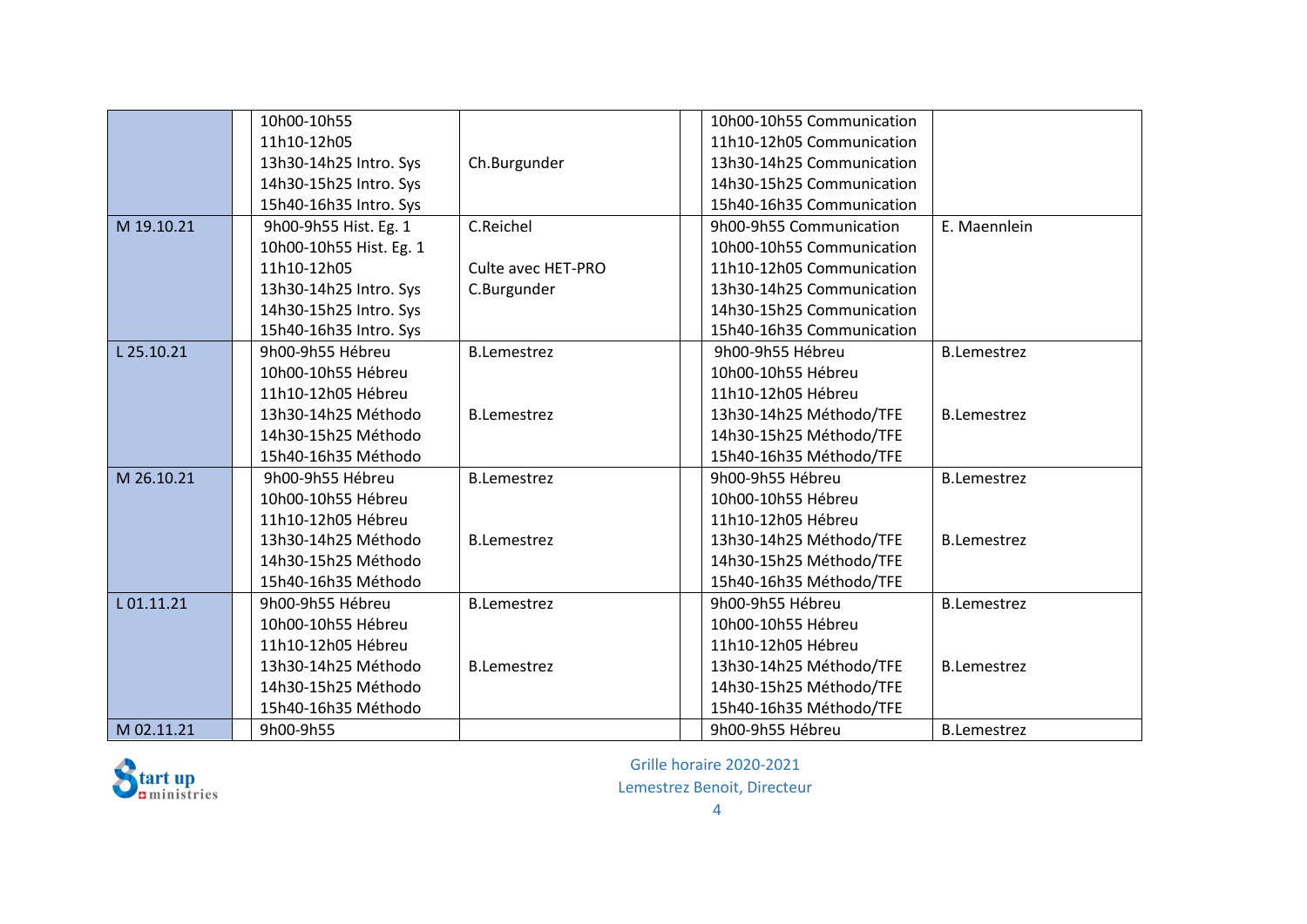|            | 10h00-10h55             | Culte à St-Légier c/ HET-PRO | 10h00-10h55 Hébreu          |                    |
|------------|-------------------------|------------------------------|-----------------------------|--------------------|
|            | 11h10-12h05             |                              | 11h10-12h05 Hébreu          |                    |
|            | 13h30-14h25 Méthodo     | <b>B.Lemestrez</b>           | 13h30-14h25 Méthodo/TFE     | <b>B.Lemestrez</b> |
|            | 14h30-15h25 Méthodo     |                              | 14h30-15h25 Méthodo/TFE     |                    |
|            | 15h40-16h35 Méthodo     |                              | 15h40-16h35 Méthodo/TFE     |                    |
| L08.11.21  | 9h00-9h55 Intro. Sys    | C.Burgunder                  | 9h00-9h55 Int. Com. Média   | C.Willi            |
|            | 10h00-10h55 Intro. Sys  |                              | 10h00-10h55 Int. Com. Média |                    |
|            | 11h10-12h05 Intro. Sys  |                              | 11h10-12h05 Int. Com. Média |                    |
|            | 13h30-14h25 Intro. Sys  |                              | 13h30-14h25 Gestion équipe  | R.Bez              |
|            | 14h30-15h25 Intro. Sys  |                              | 14h30-15h25 Gestion équipe  |                    |
|            | 15h40-16h35 Intro. Sys  |                              | 15h40-16h35 Gestion équipe  |                    |
| M 9.11.21  | 9h00-9h55 Init. Exé.    | <b>B.Lemestrez</b>           | 9h00-9h55 Ecclésio          | A.Hérault          |
|            | 10h00-10h55 Init. Exé.  |                              | 10h00-10h55 Ecclésio        | (Présentiel)       |
|            | 11h10-12h05 Init. Exé.  |                              | 11h10-12h05 Ecclésio        |                    |
|            | 13h30-14h25 Hist. Eg. 1 | C.Reichel                    | 13h30-14h25 Ecclésio        |                    |
|            | 14h30-15h25 Hist. Eg. 1 |                              | 14h30-15h25 Ecclésio        |                    |
|            | 15h40-16h35 Hist. Eg. 1 |                              | 15h40-16h35 Ecclésio        |                    |
| L 15.11.21 | 9h00-9h55 Init. Exé.    | <b>B.</b> Lemestrez          | 9h00-9h55 Apo               | N.Jonah            |
|            | 10h00-10h55 Init. Exé.  |                              | 10h00-10h55 Apo             |                    |
|            | 11h10-12h05 Init. Exé.  |                              | 11h10-12h05 Apo             |                    |
|            | 13h30-14h25 Intro. Sys  | Ch.Burgunder                 | 13h30-14h25 Gestion équipe  | R.Bez              |
|            | 14h30-15h25 Intro. Sys  |                              | 14h30-15h25 Gestion équipe  |                    |
|            | 15h40-16h35 Intro. Sys  |                              | 15h40-16h35 Gestion équipe  |                    |
| M 16.11.21 | 9h00-9h55 Homi I        | Y.Bulundwe                   | 9h00-9h55 Ecclésio          | A.Hérault          |
|            | 10h00-10h55 Homi I      |                              | 10h00-10h55 Ecclésio        | (Présentiel)       |
|            | 11h10-12h05 Homi I      |                              | 11h10-12h05 Ecclésio        |                    |
|            | 13h30-14h25 Homi I      |                              | 13h30-14h25 Ecclésio        |                    |
|            | 14h30-15h25 Homi I      |                              | 14h30-15h25 Ecclésio        |                    |
|            | 15h40-16h35 Homi I      |                              | 15h40-16h35 Ecclésio        |                    |
| L 22.11.21 | 9h00-9h55 Int. Exé      |                              | 9h00-9h55 Apo               | N.Jonah            |

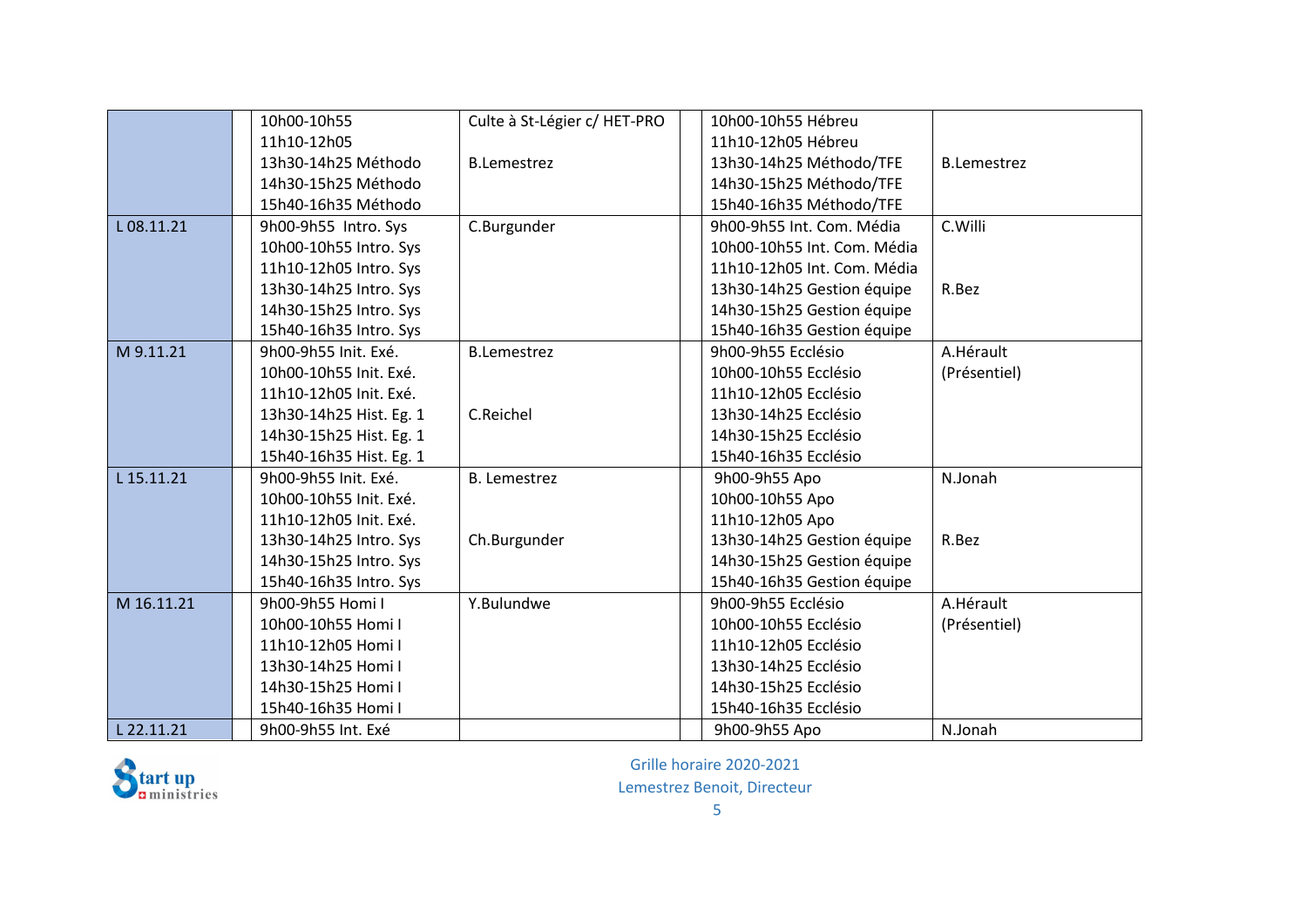|            | 10h00-10h55 Int. Exé.   | <b>B.Lemestrez</b>  | 10h00-10h55 Apo            |                     |
|------------|-------------------------|---------------------|----------------------------|---------------------|
|            | 11h10-12h05 Int. Exé.   |                     | 11h10-12h05 Apo            |                     |
|            | 13h30-14h25 Intro. Sys  | Ch.Burgunder        | 13h30-14h25 Gestion équipe | R.Bez               |
|            | 14h30-15h25 Intro. Sys  |                     | 14h30-15h25 Gestion équipe |                     |
|            | 15h40-16h35 Intro. Sys  |                     | 15h40-16h35 Gestion équipe |                     |
| M 23.11.21 | 9h00-9h55 Init, Exé.    | <b>B.</b> Lemestrez | 9h00-9h55 Ecclésio         | A.Hérault           |
|            | 10h00-10h55 Init. Exé.  |                     | 10h00-10h55 Ecclésio       | (Distanciel)        |
|            | 11h10-12h05 Init. Exé.  | C.Reichel           | 11h10-12h05 Ecclésio       |                     |
|            | 13h30-14h25 Hist. Eg. 1 |                     | 13h30-14h25 Ecclésio       |                     |
|            | 14h30-15h25 Hist. Eg. 1 |                     | 14h30-15h25 Ecclésio       |                     |
|            | 15h40-16h35 Hist. Eg. 1 |                     | 15h40-16h35 Ecclésio       |                     |
| L 29.11.21 | 9h00-9h55 Evang.        | E.Maennlein         | 9h00-9h55 Apo              | N.Jonah             |
|            | 10h00-10h55 Evang.      |                     | 10h00-10h55 Apo            |                     |
|            | 11h10-12h05 Evang.      |                     | 11h10-12h05 Apo            |                     |
|            | 13h30-14h25 Evang.      |                     | 13h30-14h25 Gestion équipe | R.Bez               |
|            | 14h30-15h25 Evang.      |                     | 14h30-15h25 Gestion équipe |                     |
|            | 15h40-16h35 Evang.      |                     | 15h40-16h35 Gestion équipe |                     |
| M 30.11.21 | 9h00-9h55 Evang.        | E.Maennlein         | 9h00-9h55 Actes            | <b>B.</b> Lemestrez |
|            | 10h00-10h55 Evang.      |                     | 10h00-10h55 Actes          |                     |
|            | 11h10-12h05 Evang.      |                     | 11h10-12h05 Actes          |                     |
|            | 13h30-14h25 Evang.      |                     | 13h30-14h25 Théo. Histo    | L-O.Decoppet        |
|            | 14h30-15h25 Evang.      |                     | 14h30-15h25 Théo. Histo    |                     |
|            | 15h40-16h35 Evang.      |                     | 15h40-16h35 Théo. Histo    |                     |
| L06.12.21  | 9h00-9h55 Evang.        | E.Maennlein         | 9h00-9h55 Actes            | <b>B.Lemestrez</b>  |
|            | 10h00-10h55 Evang.      |                     | 10h00-10h55 Actes          |                     |
|            | 11h10-12h05 Evang.      |                     | 11h10-12h05 Actes          |                     |
|            | 13h30-14h25 Evang.      |                     | 13h30-14h25 Gestion équipe | R.Bez               |
|            | 14h30-15h25 Evang.      |                     | 14h30-15h25 Gestion équipe |                     |
|            | 15h40-16h35 Evang.      |                     | 15h40-16h35 Gestion équipe |                     |
| M 07.12.21 | 9h00-9h55 Evang.        | E.Maennlein         | 9h00-9h55 Actes            | <b>B.Lemestrez</b>  |

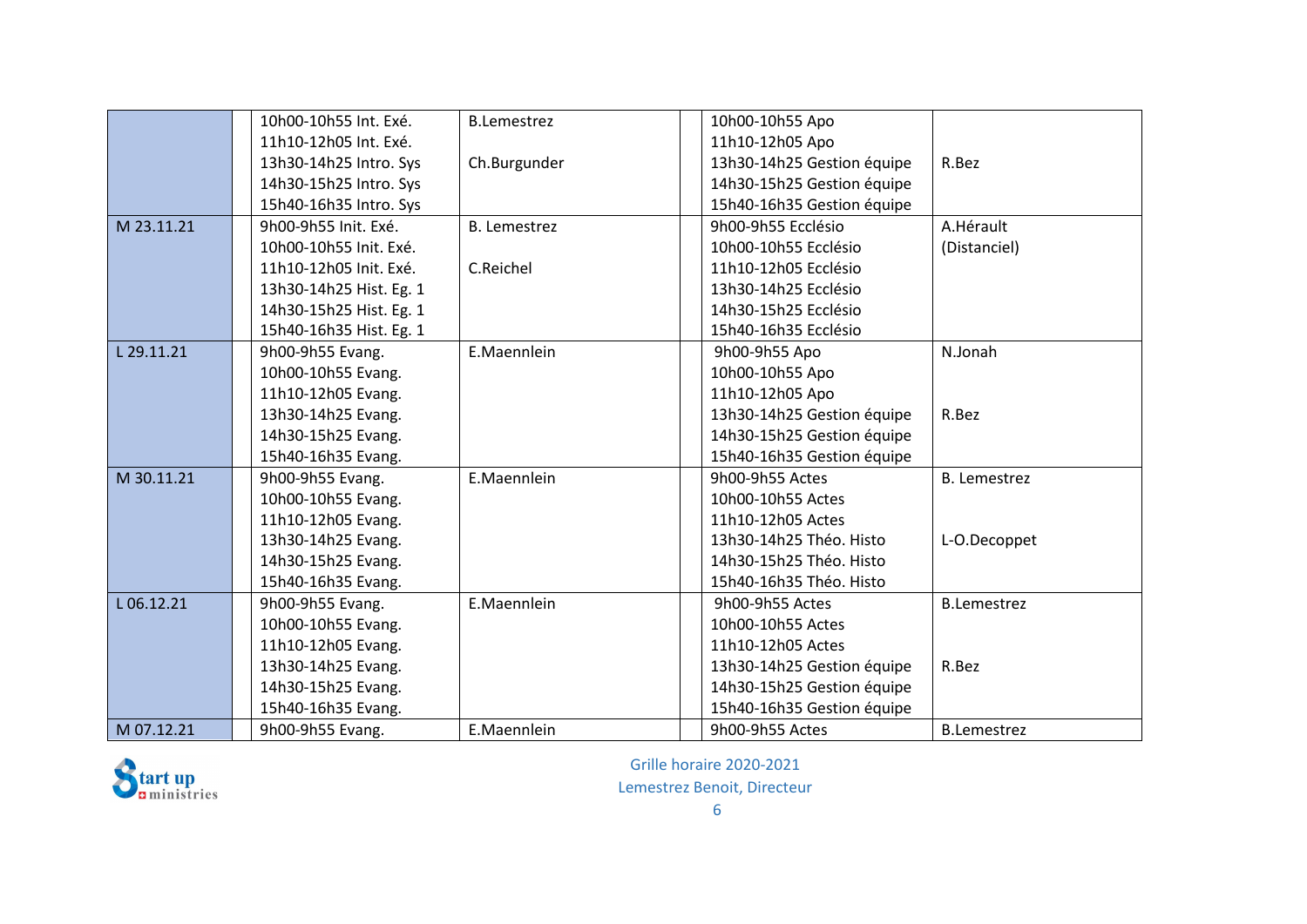|            | 10h00-10h55 Evang.    |              | 10h00-10h55 Actes         |                    |
|------------|-----------------------|--------------|---------------------------|--------------------|
|            | 11h10-12h05 Evang.    |              | 11h10-12h05 Actes         |                    |
|            | 13h30-14h25 Evang.    |              | 13h30-14h25 Ecclésio      | A.Hérault          |
|            | 14h30-15h25 Evang.    |              | 14h30-15h25 Ecclésio      | (Distanciel)       |
|            | 15h40-16h35 Evang.    |              | 15h40-16h35 Ecclésio      |                    |
| L 13.12.21 | 9h00-9h55 Lit. Lou    | S.Freymond   | 9h00-9h55 Jean            | P.Hemes            |
|            | 10h00-10h55 Lit. Lou. |              | 10h00-10h55 Jean          |                    |
|            | 11h10-12h05 Lit. Lou  |              | 11h10-12h05 Jean          |                    |
|            | 13h30-14h25 Lit. Lou. |              | 13h30-14h25 Actes         | <b>B.Lemestrez</b> |
|            | 14h30-15h25 Lit. Lou. |              | 14h30-15h25 Actes         |                    |
|            | 15h40-16h35 Lit. Lou. |              | 15h40-16h35 Actes         |                    |
| M 14.12.21 | 9h00-9h55 Lit. Lou    | S.Freymond   | 9h00-9h55 Jean            | P.Hemes            |
|            | 10h00-10h55 Lit. Lou. |              | 10h00-10h55 Jean          |                    |
|            | 11h10-12h05 Lit. Lou  |              | 11h10-12h05 Jean          |                    |
|            | 13h30-14h25 Lit. Lou. |              | 13h30-14h25 Œuvrer        | C.Kuhn             |
|            | 14h30-15h25 Lit. Lou. |              | 14h30-15h25 Œuvrer        |                    |
|            | 15h40-16h35 Lit. Lou. |              | 15h40-16h35 Œuvrer        |                    |
| L 20.12.21 | 9h00-9h55 Implant     | P.La Vecchia | 9h00-9h55 Communication   | E.Maennlein        |
|            | 10h00-10h55 Implant   |              | 10h00-10h55 Communication |                    |
|            | 11h10-12h05 Implant   |              | 11h10-12h05 Communication |                    |
|            | 13h30-14h25 Implant   |              | 13h30-14h25 Communication |                    |
|            | 14h30-15h25 Implant   |              | 14h30-15h25 Communication |                    |
|            | 15h40-16h35 Implant   |              | 15h40-16h35 Communication |                    |
| M 21.12.21 | 9h00-9h55 Implant     | P.La Vecchia | 9h00-9h55 Communication   | E.Maennlein        |
|            | 10h00-10h55 Implant   |              | 10h00-10h55 Communication |                    |
|            | 11h10-12h05 Implant   |              | 11h10-12h05 Communication |                    |
|            | 13h30-14h25 Implant   |              | 13h30-14h25 Communication |                    |
|            | 14h30-15h25 Implant   |              | 14h30-15h25 Communication |                    |
|            | 15h40-16h35 Implant   |              | 15h40-16h35 Communication |                    |
| L 27.12.21 |                       |              |                           |                    |

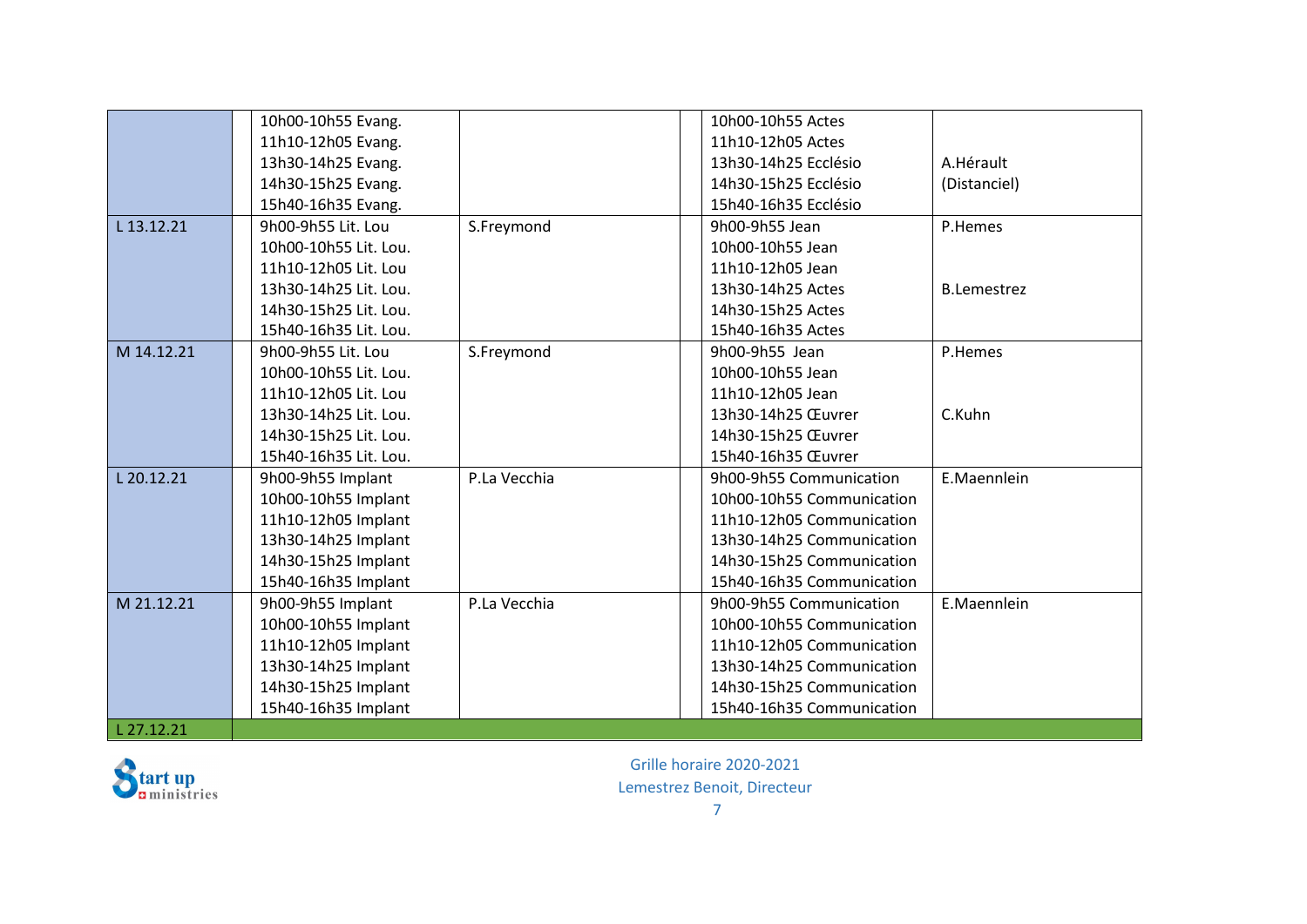| M 28.12.21 | <b>VACANCES (Noël)</b>  |             |                          |                    |
|------------|-------------------------|-------------|--------------------------|--------------------|
| L03.01.22  |                         |             |                          |                    |
| M 04.01.22 |                         |             |                          |                    |
| L 10.01.22 | 9h00-9h55 Lit. Lou      | S.Freymond  | 9h00-9h55 Jean           | P.Hemes            |
|            | 10h00-10h55 Lit. Lou.   |             | 10h00-10h55 Jean         |                    |
|            | 11h10-12h05 Lit. Lou    |             | 11h10-12h05 Jean         |                    |
|            | 13h30-14h25 Lit. Lou.   |             | 13h30-14h25 Actes        | <b>B.Lemestrez</b> |
|            | 14h30-15h25 Lit. Lou.   |             | 14h30-15h25 Actes        |                    |
|            | 15h40-16h35 Lit. Lou.   |             | 15h40-16h35 Actes        |                    |
| M 11.01.22 | 9h00-9h55 Homi I        | Y.Bulundwe  | 9h00-9h55 Jean           | P.Hemes            |
|            | 10h00-10h55 Homi I      |             | 10h00-10h55 Jean         |                    |
|            | 11h10-12h05 Homi I      |             | 11h10-12h05 Jean         |                    |
|            | 13h30-14h25 Homi I      |             | 13h30-14h25 Eschatologie | J.Lovis            |
|            | 14h30-15h25 Homi I      |             | 14h30-15h25 Eschatologie |                    |
|            | 15h40-16h35 Homi I      |             | 15h40-16h35 Eschatologie |                    |
| L 17.01.22 | 9h00-9h55 Hist. Eg. 1   | C.Reichel   | 9h00-9h55 Actes          | <b>B.Lemestrez</b> |
|            | 10h00-10h55 Hist. Eg. 1 |             | 10h00-10h55 Actes        |                    |
|            | 11h10-12h05 Hist. Eg. 1 |             | 11h10-12h05 Actes        |                    |
|            | 13h30-14h25 IAT         | P.Mastrullo | 13h30-14h25 Petits Pro.  | S.Früh             |
|            | 14h30-15h25 IAT         |             | 14h30-15h25 Petits Pro.  |                    |
|            | 15h40-16h35 IAT         |             | 15h40-16h35 Petits Pro   |                    |
| M 18.01.22 | 9h00-9h55 Homi I        | Y.Bulundwe  | 9h00-9h55 Jean           | P.Hemes            |
|            | 10h00-10h55 Homi I      |             | 10h00-10h55 Jean         |                    |
|            | 11h10-12h05 Homi I      |             | 11h10-12h05 Jean         |                    |
|            | 13h30-14h25 Homi I      |             | 13h30-14h25 Œuvrer       | C.Kuhn             |
|            | 14h30-15h25 Homi I      |             | 14h30-15h25 Œuvrer       |                    |
|            | 15h40-16h35 Homi I      |             | 15h40-16h35 Œuvrer       |                    |
| L 24.01.22 | 9h00-9h55 Lit. Lou      | S.Freymond  | 9h00-9h55 Petits Pro.    | S.Früh             |
|            | 10h00-10h55 Lit. Lou.   |             | 10h00-10h55 Petits Pro.  |                    |
|            | 11h10-12h05 Lit. Lou    |             | 11h10-12h05 Petits Pro   |                    |



Grille horaire 2020-2021

Lemestrez Benoit, Directeur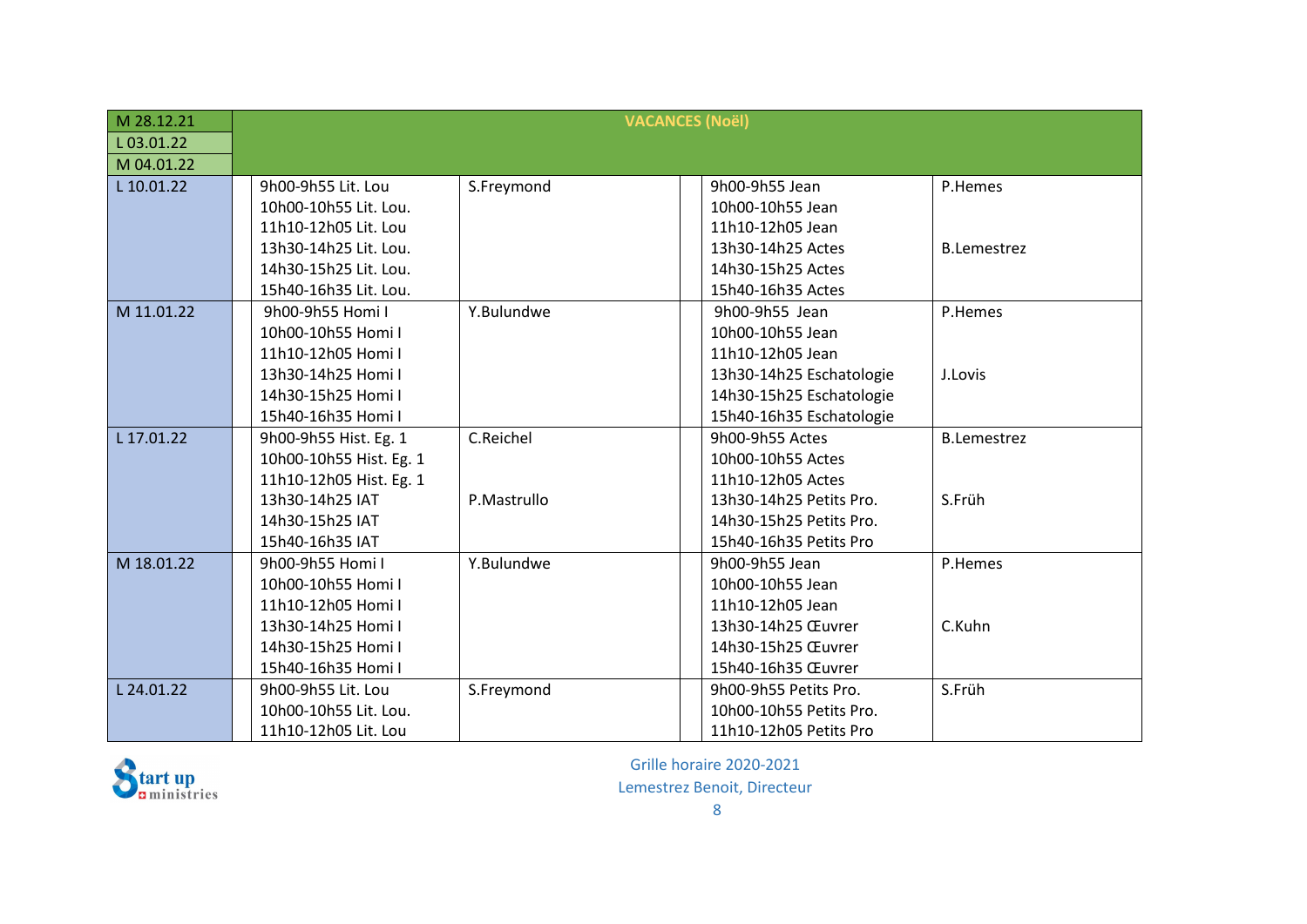|            | 13h30-14h25 Lit. Lou.   |              | 13h30-14h25 Actes        | <b>B.Lemestrez</b> |
|------------|-------------------------|--------------|--------------------------|--------------------|
|            | 14h30-15h25 Lit. Lou.   |              | 14h30-15h25 Actes        |                    |
|            | 15h40-16h35 Lit. Lou.   |              | 15h40-16h35 Actes        |                    |
| M 25.01.22 | 9h00-9h55 IAT           | P.Mastrullo  | 9h00-9h55 Jean           | P.Hemes            |
|            | 10h00-10h55 IAT         |              | 10h00-10h55 Jean         |                    |
|            | 11h10-12h05 IAT         |              | 11h10-12h05 Jean         |                    |
|            | 13h30-14h25 Hist. Eg. 1 | C.Reichel    | 13h30-14h25 Eschatologie | J.Lovis            |
|            | 14h30-15h25 Hist. Eg. 1 |              | 14h30-15h25 Eschatologie |                    |
|            | 15h40-16h35 Hist. Eg. 1 |              | 15h40-16h35 Eschatologie |                    |
| L 31.01.22 | 9h00-9h55 IAT           | P.Mastrullo  | 9h00-9h55 Petit Pro.     | S.Früh             |
|            | 10h00-10h55 IAT         |              | 10h00-10h55 Petits Pro.  |                    |
|            | 11h10-12h05 IAT         |              | 11h10-12h05 Petits Pro.  |                    |
|            | 13h30-14h25 Intro. Sys  | Ch.Burgunder | 13h30-14h25 Actes        | <b>B.Lemestrez</b> |
|            | 14h30-15h25 Intro. Sys  |              | 14h30-15h25 Actes        |                    |
|            | 15h40-16h35 Intro. Sys  |              | 15h40-16h35 Actes        |                    |
| M 01.02.22 | 9h00-9h55 IAT           | P.Mastrullo  | 9h00-9h55 Jean           | P.Hemes            |
|            | 10h00-10h55 IAT         |              | 10h00-10h55 Jean         |                    |
|            | 11h10-12h05 IAT         |              | 11h10-12h05 Jean         |                    |
|            | 13h30-14h25 Intro. Sys  | Ch.Burgunder | 13h30-14h25 Eschatologie | J.Lovis            |
|            | 14h30-15h25 Intro. Sys  |              | 14h30-15h25 Eschatologie |                    |
|            | 15h40-16h35 Intro. Sys  |              | 15h40-16h35 Eschatologie |                    |
| L07.02.22  | 9h00-9h55 INT           | L.B          | 9h00-9h55 Apo            | N.Jonah            |
|            | 10h00-10h55 INT         |              | 10h00-10h55 Apo          |                    |
|            | 11h10-12h05 INT         |              | 11h10-12h05 Apo          |                    |
|            | 13h30-14h25 INT         |              | 13h30-14h25 Petits Pro.  | S.Früh             |
|            | 14h30-15h25 INT         |              | 14h30-15h25 Petits Pro.  |                    |
|            | 15h40-16h35 INT         |              | 15h40-16h35 Petits Pro.  |                    |
| M 08.02.22 | 9h00-9h55 INT           | L.B          | 9h00-9h55 Jean           | P.Hemes            |
|            | 10h00-10h55 INT         |              | 10h00-10h55 Jean         |                    |
|            | 11h10-12h05 INT         |              | 11h10-12h05 Jean         |                    |

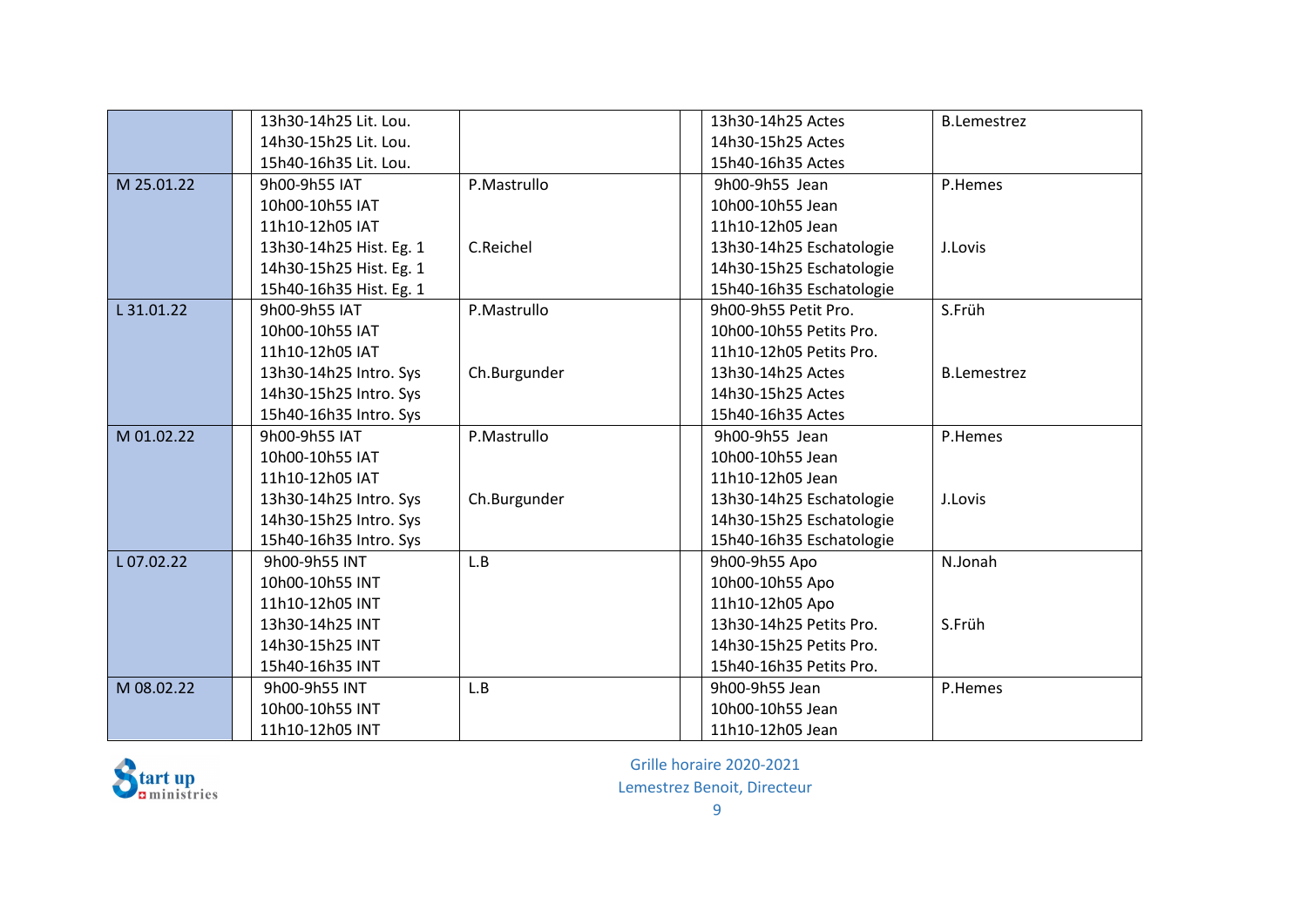|             | 13h30-14h25 INT    |              | 13h30-14h25 Théo. Histo. | L-O.Decoppet |
|-------------|--------------------|--------------|--------------------------|--------------|
|             | 14h30-15h25 INT    |              | 14h30-15h25 Théo. Histo. |              |
|             | 15h40-16h35 INT    |              | 15h40-16h35 Théo. Histo. |              |
| M. 09.02.22 | 9h00-9h55 Homi I   | Y. Bulundwe  | 9h00-9h55 Apo            | N.Jonah      |
|             | 10h00-10h55 Homi I |              | 10h00-10h55 Apo          |              |
|             | 11h10-12h05 Homi I |              | 11h10-12h05 Apo          |              |
|             | 13h30-14h25 Homi I |              | 13h30-14h25 Apo          |              |
|             | 14h30-15h25 Homi I |              | 14h30-15h25 Apo          |              |
|             | 15h40-16h35 Homi I |              | 15h40-16h35 Apo          |              |
| L 14.02.22  | 9h00-9h55 INT      | L.B          | 9h00-9h55 Apo            | N.Jonah      |
|             | 10h00-10h55 INT    |              | 10h00-10h55 Apo          |              |
|             | 11h10-12h05 INT    |              | 11h10-12h05 Apo          |              |
|             | 13h30-14h25 INT    |              | 13h30-14h25 Petits Pro.  | S.Früh       |
|             | 14h30-15h25 INT    |              | 14h30-15h25 Petits Pro.  |              |
|             | 15h40-16h35 INT    |              | 15h40-16h35 Petits Pro.  |              |
| M 15.02.22  | 9h00-9h55 INT      | L.B          | 9h00-9h55 Jean           | P.Hemes      |
|             | 10h00-10h55 INT    |              | 10h00-10h55 Jean         |              |
|             | 11h10-12h05 INT    |              | 11h10-12h05 Jean         |              |
|             | 13h30-14h25 IAT    | P. Mastrullo | 13h30-14h25 Ep. Hébreux  | L.B          |
|             | 14h30-15h25 IAT    |              | 14h30-15h25 Ep. Hébreux  |              |
|             | 15h40-16h35 IAT    |              | 15h40-16h35 Ep. Hébreux  |              |
| L 21.02.22  | 9h00-9h55 INT      | L.B          | 9h00-9h55                |              |
|             | 10h00-10h55 INT    |              | 10h00-10h55              |              |
|             | 11h10-12h05 INT    |              | 11h10-12h05              |              |
|             | 13h30-14h25 INT    |              | 13h30-14h25 Petits Pro.  | S.Früh       |
|             | 14h30-15h25 INT    |              | 14h30-15h25 Petits Pro.  |              |
|             | 15h40-16h35 INT    |              | 15h40-16h35 Petits Pro.  |              |
| M 22.02.22  | 9h00-9h55 INT      | L.B          | 9h00-9h55 Jean           | P. Hemes     |
|             | 10h00-10h55 INT    |              | 10h00-10h55 Jean         |              |
|             | 11h10-12h05 INT    |              | 11h10-12h05 Jean         |              |

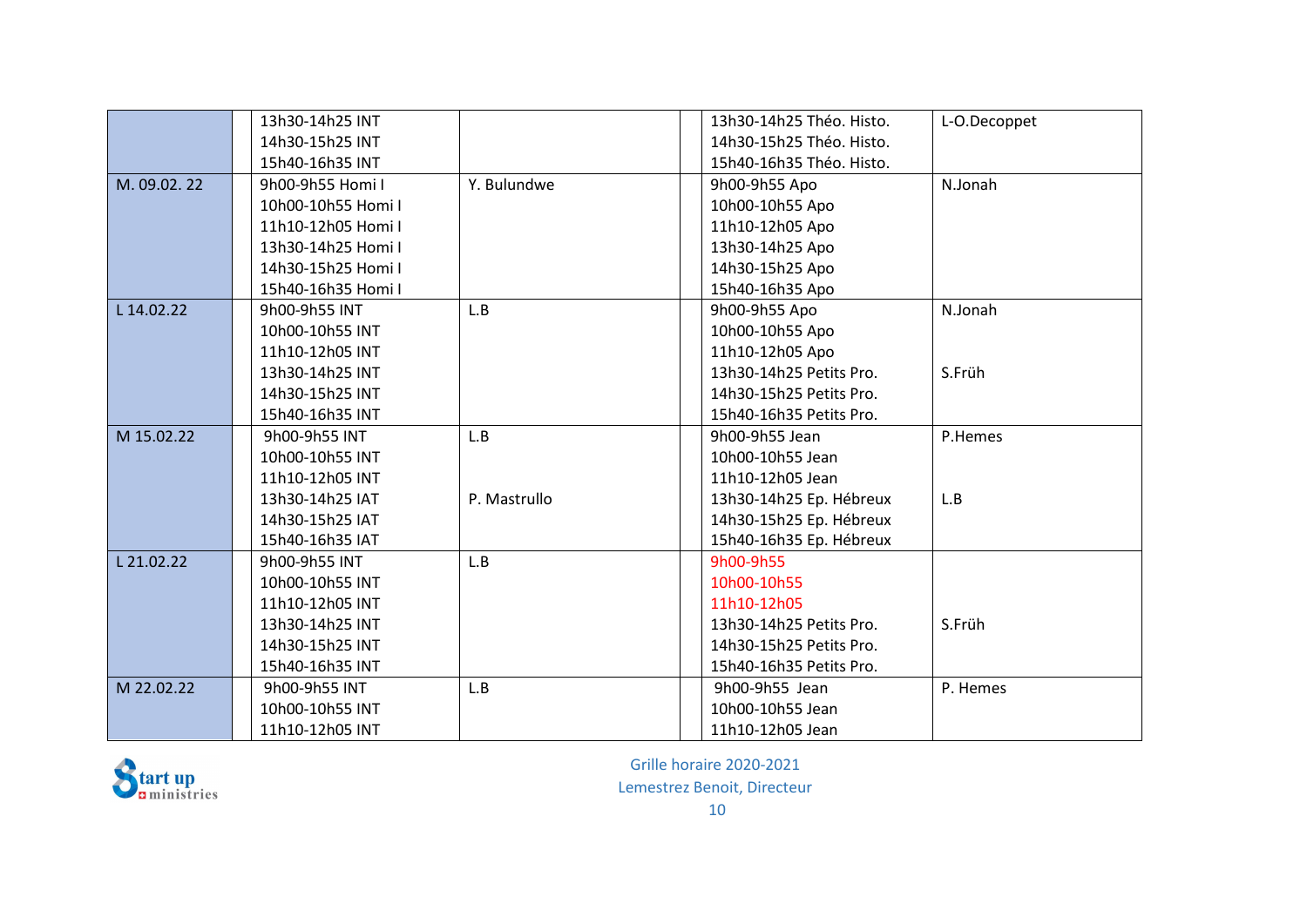|            | 13h30-14h25 INT         |              | 13h30-14h25 Eschatologie    | J.J. Lovis   |
|------------|-------------------------|--------------|-----------------------------|--------------|
|            | 14h30-15h25 INT         |              | 14h30-15h25 Eschatologie    |              |
|            | 15h40-16h35 INT         |              | 15h40-16h35 Eschatologie    |              |
| L 28.02.22 | 9h00-9h55 Intro. Phi    | C.Mendola    | 9h00-9h55 Œuvrer            | C. Kuhn      |
|            | 10h00-10h55 Intro Phi   | (Présentiel) | 10h00-10h55 Œuvrer          |              |
|            | 11h10-12h05 Intro. Phi  |              | 11h10-12h05 Œuvrer          |              |
|            | 13h30-14h25 Intro. Phi  |              | 13h30-14h25 Petits Pro.     | S. Früh      |
|            | 14h30-15h25 Intro. Phi  |              | 14h30-15h25 Petits Pro.     |              |
|            | 15h40-16h35 Intro, Phi  |              | 15h40-16h35 Petits Pro.     |              |
| M 01.03.22 | 9h00-9h55 Intro. Phi    | C.Mendola    | 9h00-9h55 Jean              | P.Hemes      |
|            | 10h00-10h55 Intro, Phi  | (Présentiel) | 10h00-10h55 Jean            |              |
|            | 11h10-12h05 Intro. Phi  |              | 11h10-12h05 Jean            |              |
|            | 13h30-14h25 Intro. Soc. | K.Roulin     | 13h30-14h25 Intro. Soc.     | K.Roulin     |
|            | 14h30-15h25 Intro. Soc. |              | 14h30-15h25 Intro. Soc.     |              |
|            | 15h40-16h35 Intro. Soc. |              | 15h40-16h35 Intro. Soc      |              |
| L07.03.22  | 9h00-9h55 IAT           | P.Mastrullo  | 9h00-9h55 Leader integral   | L.B          |
|            | 10h00-10h55 IAT         |              | 10h00-10h55 Leader integral |              |
|            | 11h10-12h05 IAT         |              | 11h10-12h05 Leader integral |              |
|            | 13h30-14h25 Intro. Sys  | Ch.Burgunder | 13h30-14h25 Leader integral |              |
|            | 14h30-15h25 Intro. Sys  |              | 14h30-15h25 Leader Integral |              |
|            | 15h40-16h35 Intro. Sys  |              | 15h40-16h35 Leader integral |              |
| M 08.03.22 | 9h00-9h55 Int. T. Pas   | J-L.Ziehli   | 9h00-9h55 Jean              | P.Hemes      |
|            | 10h00-10h55 Int. T. Pas |              | 10h00-10h55 Jean            |              |
|            | 11h10-12h05 Int. T. Pas |              | 11h10-12h05 Jean            |              |
|            | 13h30-14h25             |              | 13h30-14h25 Théo. Histo.    | L-O.Decoppet |
|            | 14h30-15h25             |              | 14h30-15h25 Théo. Histo.    |              |
|            | 15h40-16h35             |              | 15h40-16h35 Théo. Histo.    |              |
| L 14.03.22 | 9h00-9h55 IAT           | P.Mastrullo  | 9h00-9h55 Leader integral   | L.B          |
|            | 10h00-10h55 IAT         |              | 10h00-10h55 Leader integral |              |
|            | 11h10-12h05 IAT         |              | 11h10-12h05 Leader integral |              |



11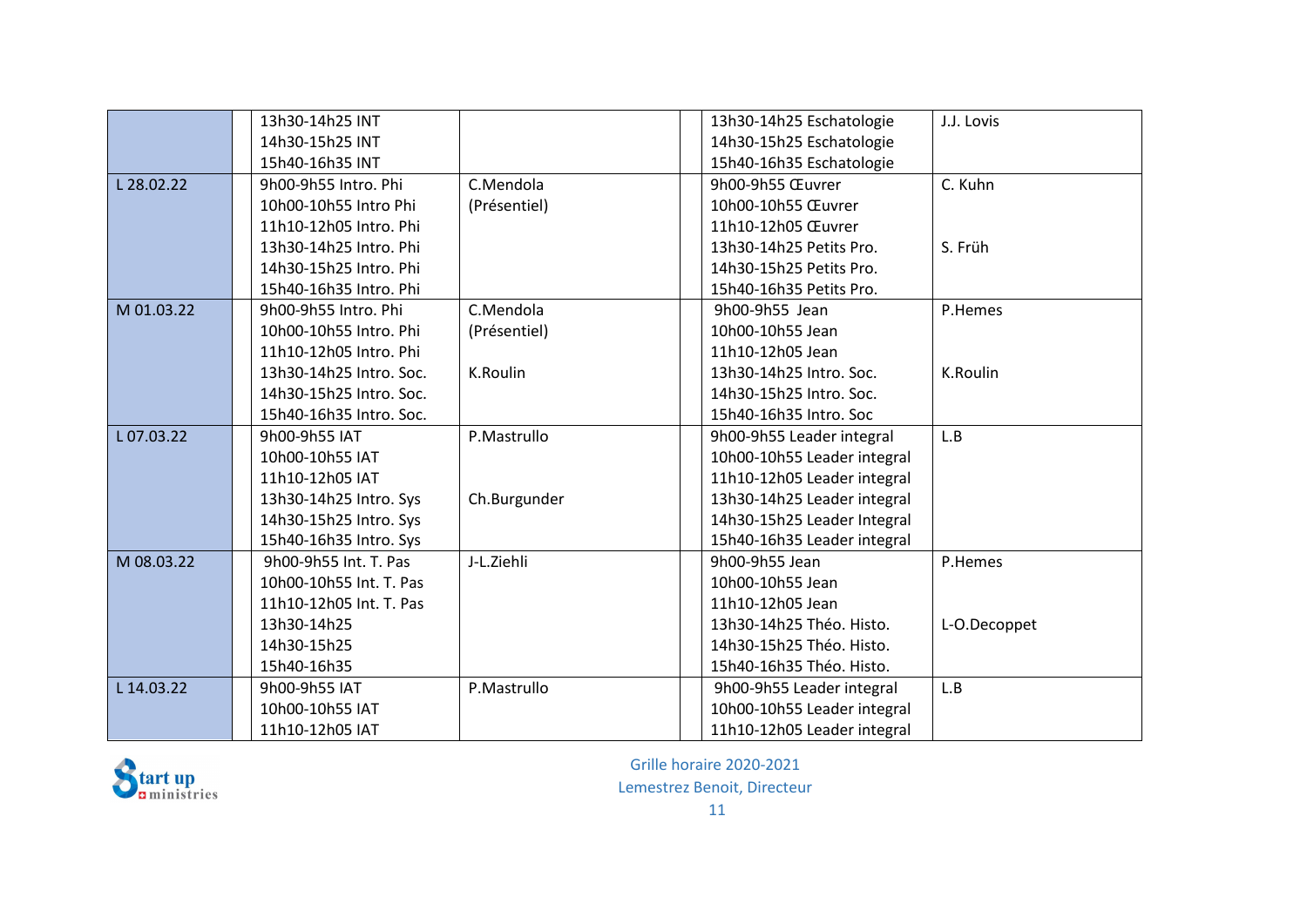|            | 13h30-14h25 Intro. Sys  | Ch.Burgunder    | 13h30-14h25 Leader integral  |              |
|------------|-------------------------|-----------------|------------------------------|--------------|
|            | 14h30-15h25 Intro. Sys  |                 | 14h30-15h25 Leader Integral  |              |
|            | 15h40-16h35 Intro. Sys  |                 | 15h40-16h35 Leader integral  |              |
| M 15.03.22 | 9h00-9h55 Intro. Soc.   | <b>K.Roulin</b> | 9h00-9h55 Intro. Soc.        | K.Roulin     |
|            | 10h00-10h55 Intro. Soc. |                 | 10h00-10h55 Intro. Soc.      |              |
|            | 11h10-12h05 Intro. Soc. |                 | 11h10-12h05 Intro. Soc.      |              |
|            | 13h30-14h25 Int. T. Pas | J-L.Ziehli      | 13h30-14h25 Théo. Histo.     | L-O.Decoppet |
|            | 14h30-15h25 Int. T. Pas |                 | 14h30-15h25 Théo. Histo.     |              |
|            | 15h40-16h35 Int. T. Pas |                 | 15h40-16h35 Théo. Histo.     |              |
| L 21.03.22 | 9h00-9h55 Implant       | P. La Vecchia   | 9h00-9h55 Gestion église 1   | P. Martorano |
|            | 10h00-10h55 Implant     |                 | 10h00-10h55 Gestion église 1 |              |
|            | 11h10-12h05 Implant     |                 | 11h10-12h05 Gestion église 1 |              |
|            | 13h30-14h25 Implant     |                 | 13h30-14h25 Gestion église 1 |              |
|            | 14h30-15h25 Implant     |                 | 14h30-15h25 Gestion église 1 |              |
|            | 15h40-16h35 Implant     |                 | 15h40-16h35 Gestion église 1 |              |
| M 22.03.22 | 9h00-9h55 Implant       | P. La Vecchia   | 9h00-9h55 Gestion église 1   | P. Martorano |
|            | 10h00-10h55 Implant     |                 | 10h00-10h55 Gestion église 1 |              |
|            | 11h10-12h05 Implant     |                 | 11h10-12h05 Gestion église 1 |              |
|            | 13h30-14h25 Implant     |                 | 13h30-14h25 Gestion église 1 |              |
|            | 14h30-15h25 Implant     |                 | 14h30-15h25 Gestion église 1 |              |
|            | 15h40-16h35 Implant     |                 | 15h40-16h35 Gestion église 1 |              |
| L 28.03.22 | 9h00-9h55 Intro. Sys    | C.Burgunder     | 9h00-9h55 Gestion église 2   | P. Martorano |
|            | 10h00-10h55 Intro. Sys  |                 | 10h00-10h55 Gestion église 2 |              |
|            | 11h10-12h05 Intro. Sys  |                 | 11h10-12h05 Gestion église 2 |              |
|            | 13h30-14h25             |                 | 13h30-14h25 Gestion église 2 |              |
|            | 14h30-15h25             |                 | 14h30-15h25 Gestion église 2 |              |
|            | 15h40-16h35             |                 | 15h40-16h35 Gestion église 2 |              |
| M 29.03.22 | 9h00-9h55 Homilétique   | Y. Bulundwe     | 9h00-9h55 Gestion église 2   | P. Martorano |
|            | 10h00-10h55 Homilétique |                 | 10h00-10h55 Gestion église 2 |              |
|            | 11h10-12h05 Homilétique |                 | 11h10-12h05 Gestion église 2 |              |

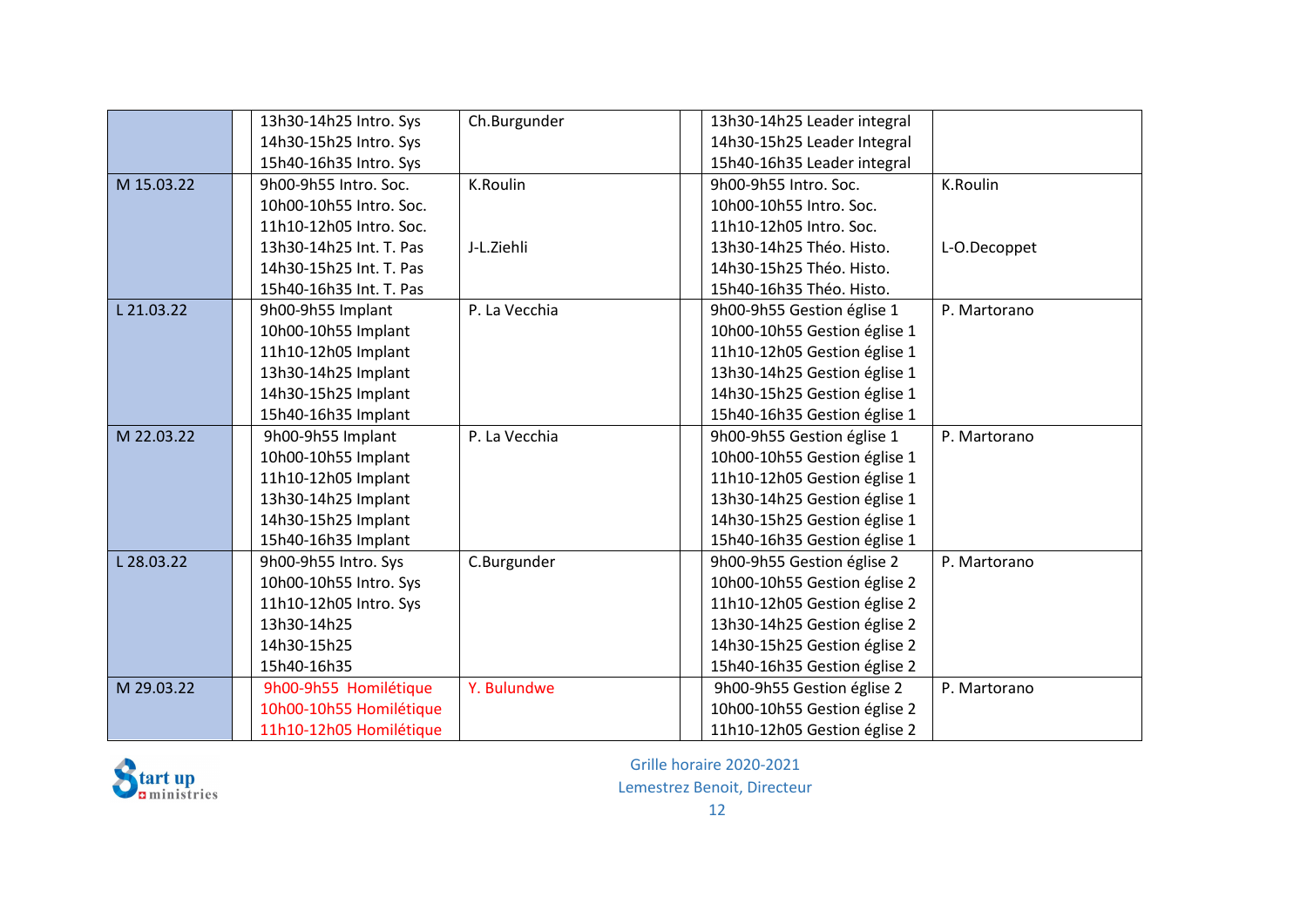|            | 13h30-14h25 Int. T. Pas  | J-L. Ziehli              | 13h30-14h25 Gestion église 2 |           |
|------------|--------------------------|--------------------------|------------------------------|-----------|
|            | 14h30-15h25 Int. T. Pas  |                          | 14h30-15h25 Gestion église 2 |           |
|            | 15h40-16h35 Int. T. Pas  |                          | 15h40-16h35 Gestion église 2 |           |
| L04.04.22  | 9h00-9h55 Intro, Phi     | C.Mendola                | 9h00-9h55 Ep. Hébreux        | L.B       |
|            | 10h00-10h55 Intro Phi    |                          | 10h00-10h55 Ep. Hébreux      |           |
|            | 11h10-12h05 Intro, Phi   |                          | 11h10-12h05 Ep. Hébreux      |           |
|            | 13h30-14h25 Intro, Phi   |                          | 13h30-14h25 Ep. Hébreux      |           |
|            | 14h30-15h25 Intro. Phi   |                          | 14h30-15h25 Ep. Hébreux      |           |
|            | 15h40-16h35 Intro, Phi   |                          | 15h40-16h35 Ep. Hébreux      |           |
| M 05.04.22 | 9h00-9h55 Intro. Phi     | C.Mendola                | 9h00-9h55 Ep. Hébreux        | L.B       |
|            | 10h00-10h55 Intro. Phi   |                          | 10h00-10h55 Ep. Hébreux      |           |
|            | 11h10-12h05 Intro. Phi   |                          | 11h10-12h05 Ep. Hébreux      |           |
|            | 13h30-14h25 IAT          | P.Mastrullo              | 13h30-14h25 Ep. Hébreux      |           |
|            | 14h30-15h25 IAT          |                          | 14h30-15h25 Ep. Hébreux      |           |
|            | 15h40-16h35 IAT          |                          | 15h40-16h35 Ep. Hébreux      |           |
| L 11.04.22 | 9h00-9h55 IAT            | P.Mastrullo              | 13h30-14h25 Oeuvrer          | Chr. Kuhn |
|            | 10h00-10h55 IAT          |                          | 14h30-15h25 Oeuvrer          |           |
|            | 11h10-12h05 IAT          |                          | 15h40-16h35 Oeuvrer          |           |
|            | 13h30-14h25 I. Rel. Aid  | L.Hausmann               | 9h00-9h55 Petits Pro.        | S. Früh   |
|            | 14h30-15h25 I. Rel. Aid  |                          | 10h00-10h55 Petits Pro.      |           |
|            | 15h40-16h35 I. Rel. Aid  |                          | 11h10-12h05 Petits Pro.      |           |
|            |                          |                          |                              |           |
| M 12.04.22 | 9h00-9h55                |                          | 9h00-9h55 Ep. Hébreux        | L.B       |
|            | 10h00-10h55              |                          | 10h00-10h55 Ep. Hébreux      |           |
|            | 11h10-12h05              |                          | 11h10-12h05 Ep. Hébreux      |           |
|            | 13h30-14h25 I. Rel. Aide | L. Hausmann              | 13h30-14h25 Ep. Hébreux      |           |
|            | 14h30-15h25 I. Rel. Aide |                          | 14h30-15h25 Ep. Hébreux      |           |
|            | 15h40-16h35 I. Rel. Aide |                          | 15h40-16h35 Ep. Hébreux      |           |
| L 18.04.22 |                          |                          |                              |           |
| M 19.04.22 |                          | <b>Vacances (Pâques)</b> |                              |           |

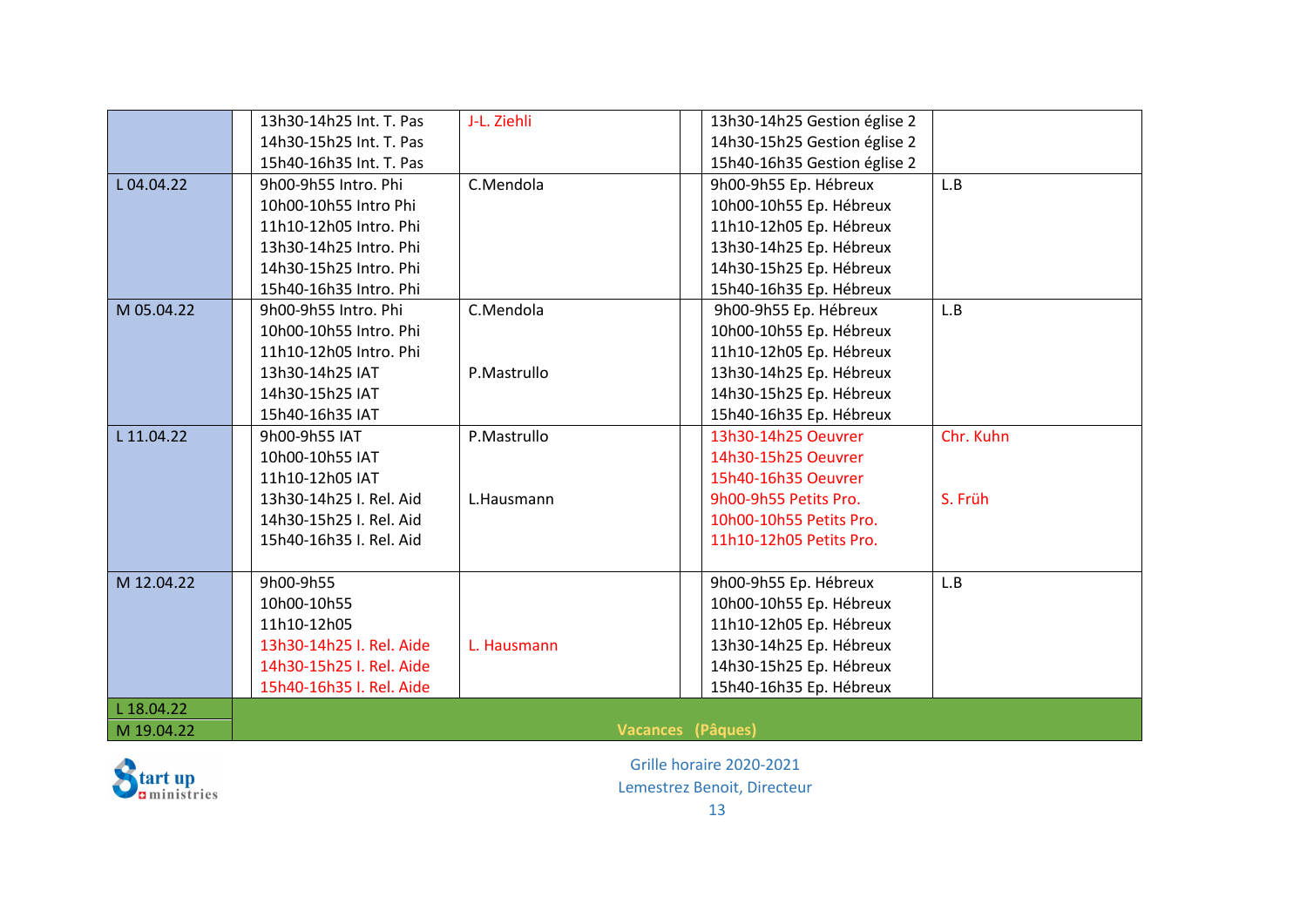| L 25.04.22 |                         |                 |                           |               |
|------------|-------------------------|-----------------|---------------------------|---------------|
| M 26.04.22 |                         |                 |                           |               |
| L02.05.22  | 9h00-9h55 IAT           | P.Mastrullo     | 9h00-9h55 Trinité         | Ch. Burgunder |
|            | 10h00-10h55 IAT         |                 | 10h00-10h55 Trinité       |               |
|            | 11h10-12h05 IAT         | C.Mendola       | 11h10-12h05 Trinité       |               |
|            | 13h30-14h25 Intro. Phi  | (Distanciel)    | 13h30-14h25 Ep. Hébreux   | L.B           |
|            | 14h30-15h25 Intro. Phi  |                 | 14h30-15h25 Ep. Hébreux   |               |
|            | 15h40-16h35 Intro. Phi  |                 | 15h40-16h35 Ep. Hébreux   |               |
| M 03.05.22 | 9h00-9h55 Intro. Soc.   | <b>K.Roulin</b> | 9h00-9h55 Intro. Soc.     | K.Roulin      |
|            | 10h00-10h55 Intro. Soc. |                 | 10h00-10h55 Intro. Soc.   |               |
|            | 11h10-12h05 Intro. Soc. |                 | 11h10-12h05 Intro. Soc.   |               |
|            | 13h30-14h25 Intro. Soc. |                 | 13h30-14h25 Intro. Soc.   |               |
|            | 14h30-15h25 Intro. Soc. |                 | 14h30-15h25 Intro. Soc.   |               |
|            | 15h40-16h35 Intro. Soc. |                 | 15h40-16h35 Intro. Soc.   |               |
| L09.05.22  | 9h00-9h55 Missio        | <b>B.Jost</b>   | 9h00-9h55 Soins Past. 3   | D.Morissette  |
|            | 10h00-10h55 Missio      |                 | 10h00-10h55 Soins Past. 3 |               |
|            | 11h10-12h05 Missio      |                 | 11h10-12h05 Soins Past. 3 |               |
|            | 13h30-14h25 Missio      |                 | 13h30-14h25 Soins Past. 3 |               |
|            | 14h30-15h25 Missio      |                 | 14h30-15h25 Soins Past. 3 |               |
|            | 15h40-16h35 Missio      |                 | 15h40-16h35 Soins Past. 3 |               |
| M 10.05.22 | 9h00-9h55 Missio        | <b>B.Jost</b>   | 9h00-9h55 Soins Past, 3   | D.Morissette  |
|            | 10h00-10h55 Missio      |                 | 10h00-10h55 Soins Past. 3 |               |
|            | 11h10-12h05 Missio      |                 | 11h10-12h05 Soins Past. 3 |               |
|            | 13h30-14h25 Missio      |                 | 13h30-14h25 Soins Past. 3 |               |
|            | 14h30-15h25 Missio      |                 | 14h30-15h25 Soins Past. 3 |               |
|            | 15h40-16h35 Missio      |                 | 15h40-16h35 Soins Past. 3 |               |
| M 11.05.22 |                         |                 | 9h00-9h55 Soins Past. 3   | D.Morissette  |
|            |                         |                 | 10h00-10h55 Soins Past. 3 |               |
|            |                         |                 | 11h10-12h05 Soins Past. 3 |               |
|            |                         |                 | 13h30-14h25 Soins Past. 3 |               |

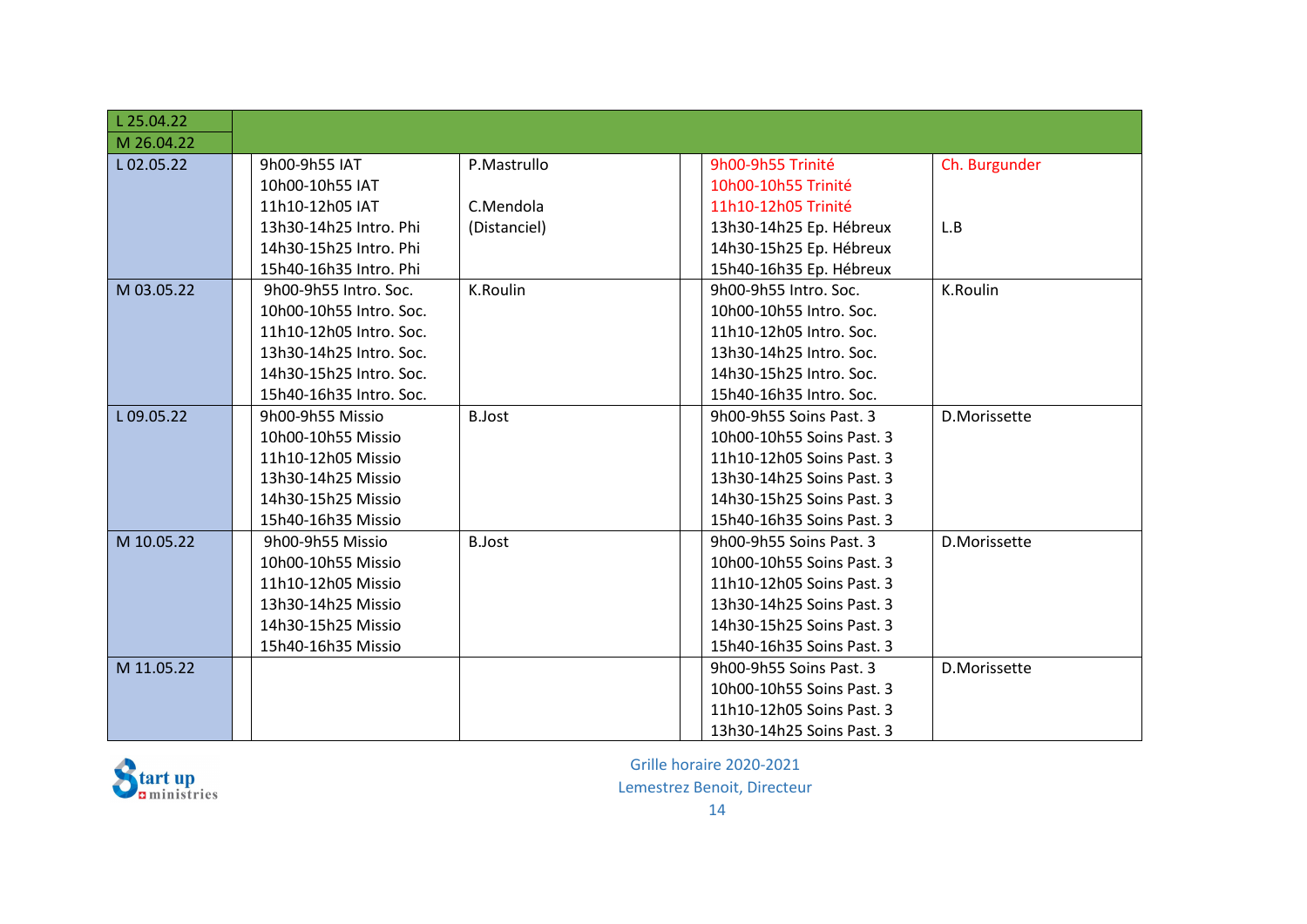|            |                         |               | 14h30-15h25 Soins Past. 3 |                     |
|------------|-------------------------|---------------|---------------------------|---------------------|
|            |                         |               | 15h40-16h35 Soins Past, 3 |                     |
| L 16.05.22 | 9h00-9h55 IAT           | P.Mastrullo   | 9h00-9h55 Lit. Poé        | <b>B.Lemestrez</b>  |
|            | 10h00-10h55 IAT         |               | 10h00-10h55 Lit. Poé      |                     |
|            | 11h10-12h05 IAT         |               | 11h10-12h05 Lit. Poé      |                     |
|            | 13h30-14h25 I. Rel. Aid | L.Hausmann    | 13h30-14h25 Gestion Ev    | J.Beeusaert         |
|            | 14h30-15h25 I. Rel. Aid |               | 14h30-15h25 Gestion Ev    |                     |
|            | 15h40-16h35 I. Rel. Aid |               | 15h40-16h35 Gestion Ev    |                     |
| M 17.05.22 | 9h00-9h55 Intro. Soc.   | K.Roulin      | 9h00-9h55 Intro. Soc.     | K.Roulin            |
|            | 10h00-10h55 Intro. Soc. |               | 10h00-10h55 Intro. Soc.   |                     |
|            | 11h10-12h05 Intro. Soc. |               | 11h10-12h05 Intro. Soc.   |                     |
|            | 13h30-14h25 Intro. Soc. |               | 13h30-14h25 Intro. Soc.   |                     |
|            | 14h30-15h25 Intro. Soc. |               | 14h30-15h25 Intro. Soc.   |                     |
|            | 15h40-16h35 Intro. Soc. |               | 15h40-16h35 Intro. Soc.   |                     |
|            |                         |               |                           |                     |
| L 23.05.22 | 9h00-9h55 IAT           | P.Mastrullo   | 9h00-9h55 Hist. Pent      | C.Reichel           |
|            | 10h00-10h55 IAT         |               | 10h00-10h55 Hist. Pent    |                     |
|            | 11h10-12h05 IAT         |               | 11h10-12h05 Hist. Pent    |                     |
|            | 13h30-14h25 Int. T. Pas | J-L. Ziehli   | 13h30-14h25 Gestion. Ev   | J.Beeusaert         |
|            | 14h30-15h25 Int. T. Pas |               | 14h30-15h25 Gestion Ev    |                     |
|            | 15h40-16h35 Int. T. Pas |               | 15h40-16h35 Gestion Ev    |                     |
| M 24.05.22 | 9h00-9h55 Intro. Phi    | C.Mendola     | 9h00-9h55 Lit. Poé        | <b>B.Lemestrez</b>  |
|            | 10h00-10h55 Intro. Phi  | (Distanciel)  | 10h00-10h55 Lit. Poé      |                     |
|            | 11h10-12h05 Intro. Phi  |               | 11h10-12h05 Lit. Poé      |                     |
|            | 13h30-14h25 I. Rel. Aid | L.Hausmann    | 13h30-14h25 Lit Poé       | <b>B.</b> Lemestrez |
|            | 14h30-15h25 I. Rel. Aid |               | 14h30-15h25 Lit Poé       |                     |
|            | 15h40-16h35 I. Rel. Aid |               | 15h40-16h35 Lit Poé       |                     |
| L 30.05.22 | 9h00-9h55 Missio        | <b>B.Jost</b> | 9h00-9h55 Hist. Pent      | C.Reichel           |
|            | 10h00-10h55 Missio      |               | 10h00-10h55 Hist. Pent    |                     |
|            | 11h10-12h05 Missio      |               | 11h10-12h05 Hist. Pent    |                     |

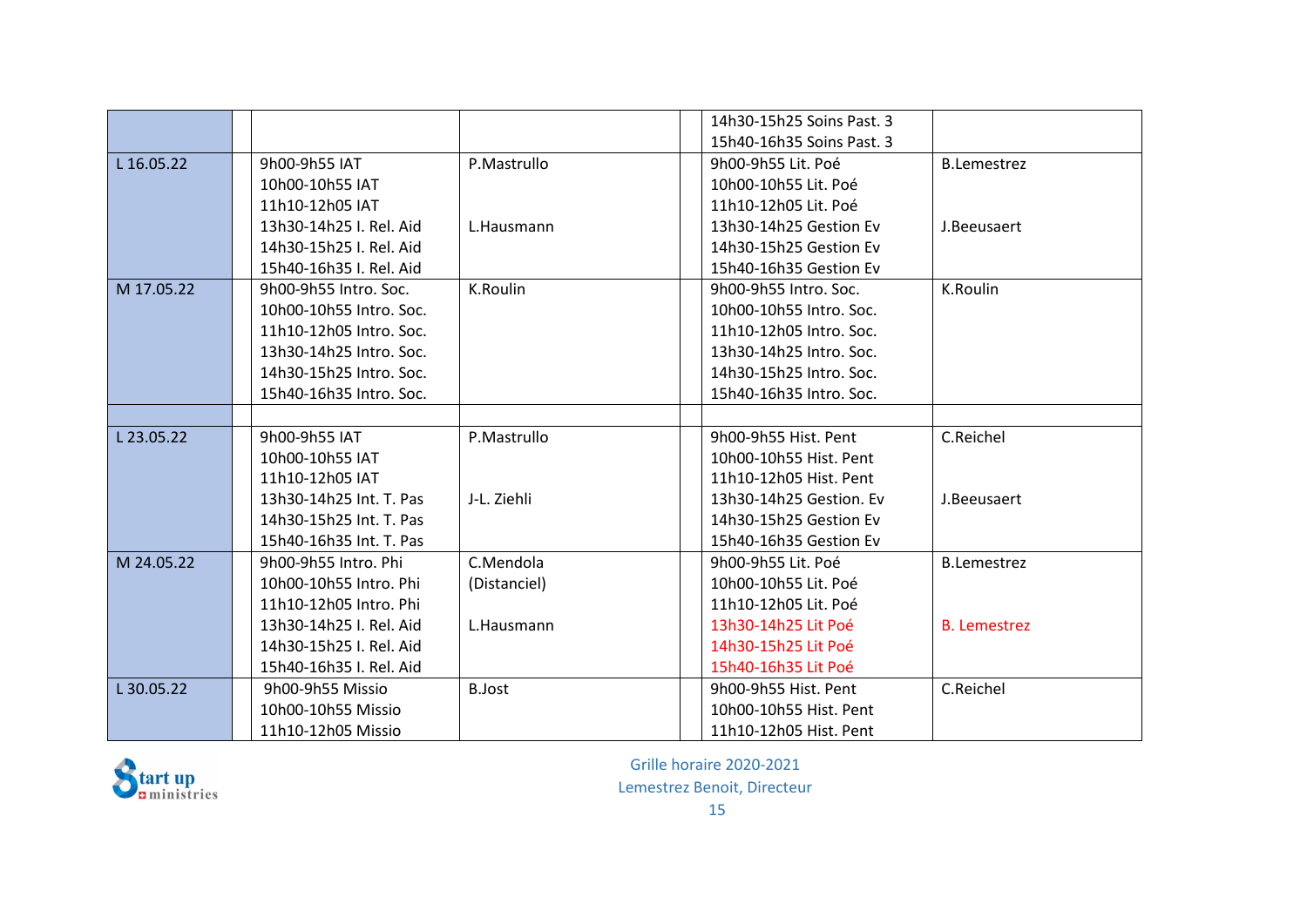|            | 13h30-14h25 Missio      |                    | 13h30-14h25 Trinité     | Ch. Burgunder       |
|------------|-------------------------|--------------------|-------------------------|---------------------|
|            | 14h30-15h25 Missio      |                    | 14h30-15h25 Trinité     |                     |
|            | 15h40-16h35 Missio      |                    | 15h40-16h35 Trinité     |                     |
| M 31.05.22 | 9h00-9h55 Missio        | <b>B.Jost</b>      | 9h00-9h55 Lit Poé       | <b>B.</b> Lemestrez |
|            | 10h00-10h55 Missio      |                    | 10h00-10h55 Lit Poé     |                     |
|            | 11h10-12h05 Missio      |                    | 11h10-12h05 Lit Poé     |                     |
|            | 13h30-14h25 Missio      |                    | 13h30-14h25 Hist. Pent  | C.Reichel           |
|            | 14h30-15h25 Missio      |                    | 14h30-15h25 Hist. Pent  |                     |
|            | 15h40-16h35 Missio      |                    | 15h40-16h35 Hist. Pent  |                     |
| L06.06.22  |                         | Lundi de Pentecôte |                         |                     |
| M 07.06.22 | 9h00-9h55               |                    | 9h00-9h55               |                     |
|            | 10h00-10h55             |                    | 10h00-10h55             |                     |
|            | 11h10-12h05             |                    | 11h10-12h05             |                     |
|            | 13h30-14h25             |                    | 13h30-14h25             |                     |
|            | 14h30-15h25             |                    | 14h30-15h25             |                     |
|            | 15h40-16h35             |                    | 15h40-16h35             |                     |
| L 13.06.22 | 9h00-9h55 I. Rel. Aid   | L.Hausmann         | 9h00-9h55 Trinité       | Ch.Burgunder        |
|            | 10h00-10h55 I. Rel. Aid |                    | 10h00-10h55 Trinité     |                     |
|            | 11h10-12h05 I. Rel. Aid |                    | 11h10-12h05 Trinité     |                     |
|            | 13h30-14h25 Christia    | C.Burgunder        | 13h30-14h25 Gestion Ev. | J.Beeusaert         |
|            | 14h30-15h25 Christia    |                    | 14h30-15h25 Gestion Ev  |                     |
|            | 15h40-16h35 Christia    |                    | 15h40-16h35 Gestion Ev  |                     |
| M 14.06.22 | 9h00-9h55 I. Rel. Aid   | L.Hausmann         | 9h00-9h55 Trinité       | Ch. Burgunder       |
|            | 10h00-10h55 I. Rel. Aid |                    | 10h00-10h55 Trinité     |                     |
|            | 11h10-12h05 I. Rel. Aid |                    | 11h10-12h05 Trinité     |                     |
|            | 13h30-14h25 Christia    | C.Burgunder        | 13h30-14h25             |                     |
|            | 14h30-15h25 Christia    |                    | 14h30-15h25             |                     |
|            | 15h40-16h35 Christia    |                    | 15h40-16h35             |                     |
| L 20.06.22 | 9h00-9h55 I. Rel. Aid   | L.Hausmann         | 9h00-9h55 Hist. Pent    | C.Reichel           |
|            | 10h00-10h55 I. Rel. Aid |                    | 10h00-10h55 Hist. Pent  |                     |